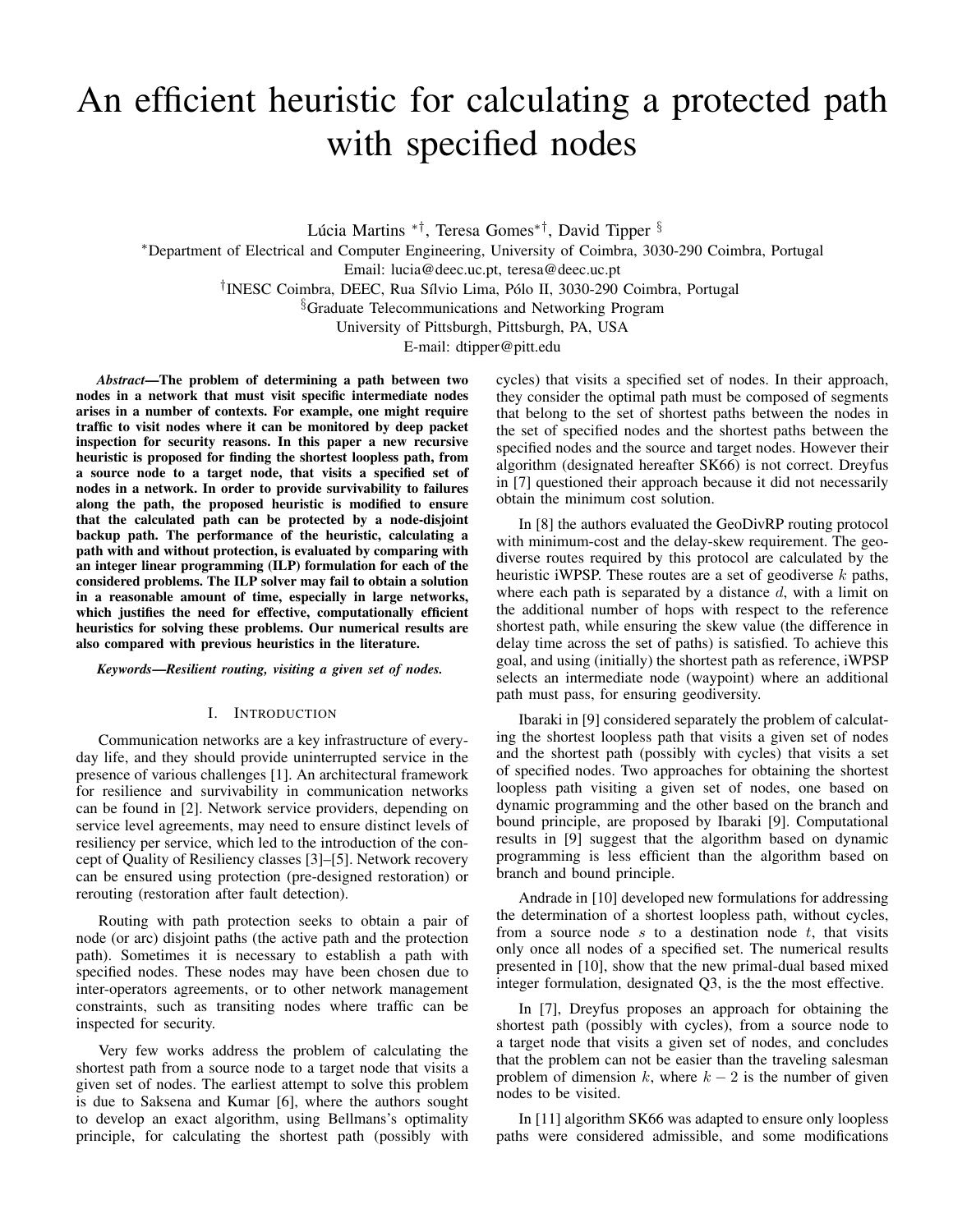were introduced to improve the original algorithm effectiveness in the context of loopless path calculation; this new improved version was designated SK. The problem of finding a protected loopless path visiting a given set of nodes was also addressed in [11]. Based on SK two new heuristics were proposed (ASK and BSK); having verified that ASK was computationally more effective than BSK, but that BSK often found solutions ASK was unable to obtain, algorithm ABSK [11] was proposed, where ASK is used followed by BSK if necessary.

In [12] the algorithm VSN was proposed for visiting a set  $S$  of nodes (in a path from  $s$  to  $t$ ). The main idea of algorithm VSN is to build an auxiliary graph, with node set  $\{s, t\} \cup S$ , where the shortest paths visiting all nodes in the graph can be obtained using a k-shortest path enumeration algorithm like Yen's [13]. A solution can only be found in a short time if the the number of nodes of  $S$  if small (less than 9), otherwise generating paths until finding paths visiting all nodes cant take a very long time. The obtained path is expanded into a path in the original network. If the resulting expanded path does not contain any cycle it is a feasible solution to the min-cost loopless path visiting specified nodes, and the algorithm ends. If the obtained path contains a cycle, the kshortest paths method keeps generating paths as long as they have the same minimum cost. If these actions do not result in finding a loopless path visiting all nodes in  $S$ , then the strategy is to successively delete one arc from the original network, and repeat the above procedure (which starts by recomputing the auxiliary graph) until a solution is found, or  $n$  arcs have been deleted, or no paths from  $s$  to  $t$  can be obtained in the auxiliary graph.

The remainder fo the paper is structured as follows. In Section II the notation is introduced and the routing problem is formalized. In Section III a new and effective heuristic is proposed for the computation of a loopless path with specified nodes. The algorithm is then modified to take into account the constraint that the obtained path must be protected by node-disjoint path. Computational results are presented in Section IV. Section V concludes the paper.

## II. NOTATION AND PROBLEMS FORMULATION

This work addresses two problems. The first one is the calculation of the shortest loopless path, from a source to a destination node, visiting a given set of nodes, designated as problem  $P_1$ . The second problem, designated as problem  $P_2$ , consists in solving  $P_1$  with the constraint that the obtained path can be protected by a node-disjoint path. A loopless path must visit each node only once. Hence, unless explicitly stated otherwise, all paths are considered to be loopless.

# *A. Notation*

The heuristics proposed in section III use the following notation. A directed graph  $G = (V, A)$  is defined by a set of vertices (or nodes)  $V = \{v_1, \ldots, v_n\}$ , and a set of directed arcs  $A = \{a_1, \ldots, a_m\}$ , where *n* and *m* are the number of nodes and arcs, respectively, of G. Each arc  $a_k = (v_i, v_j)$ , with  $v_i, v_j \in V$   $(v_i \neq v_j)$ , is an ordered pair of elements belonging to V;  $v_i$  is the tail (or source) of the arc and  $v_j$  is its head (or destination). Arc  $(v_i, v_j)$  is said to be emergent from node  $v_i$  and incident on node  $v_i$ .

A path from a source node,  $s$ , to a destination node  $t$ ,  $(s, t \in V)$ , is represented by  $p = \langle s \equiv v_1, v_2, \ldots, v_k \equiv t \rangle$ , where  $(v_i, v_{i+1}) \in A, \forall i \in \{1, \ldots, k-1\}$ , where k is the number of different nodes in the path. A path from a node  $v_i$  to a node  $v_j$  may also be represented by  $p_{v_i v_j}$ . If a path between a given pair of nodes does not exist, it is represented by the empty set  $(\emptyset)$ . A segment is a continuous sequence of nodes that are part of a path.

The sets of nodes of path p will be represented by  $V_p$ . The concatenation of paths  $p_{v_i v_j}$  and  $p_{v_j v_l}$  is the path,  $p_{v_i v_j} \diamond p_{v_j v_l}$ , from  $v_i$  to  $v_l$ , which coincides with  $p_{v_i v_j}$  from  $v_i$  to  $v_j$  and with  $p_{v_j v_l}$  from  $v_j$  to  $v_l$ ; Let p and  $\hat{p}$  be two paths such that the first (last) node of p is the last (first) node of  $\hat{p}$ . Let  $p \circledcirc \hat{p}$ represent the concatenation of those paths which will coincide with  $p \diamond \hat{p}$  or (exclusive)  $\hat{p} \diamond p$ . Moreover  $p \diamondled{\Diamond \emptyset}$  (or  $\emptyset \diamondled{\Diamond p}$ ) results in p. Given a path p, such that  $p = \hat{p} \otimes \hat{p}$ , the operation of removing  $\hat{p}$  from p, resulting in path  $\hat{p}$  will be represented by  $p \circledS \hat{p}$  or by  $\hat{p} \circledS p$ .

A pair of paths from s to t is represented by  $(p, q)$ . The paths are node-disjoint if and only if  $V_p \cap V_q = \{s, t\}$ . Two paths that can be concatenated, like  $p_{v_i v_j}$  and  $p_{v_k v_i}$  are nodedisjoint if  $V_{p_{v_i v_j}} \cap V_{p_{v_k v_i}} = \{v_i\}$ , that is if they only share the possible concatenation node. Each arc  $(v_i, v_j) \in A$  is associated with a strictly positive cost,  $w(v_i, v_j)$ , and the cost of a path,  $D_p$ , is the sum of the costs of the arcs constituting the path:  $D_p = \sum_{(v_i, v_j) \in A_p} w(v_i, v_j)$ .

Let  $P_{st}$  represent the set of all paths from s to t in the network. The set of nodes that must be visited by the active path is designated by S.

The algorithms require the following additional notation. Let  $P_p$  designate the set of shortest paths between each distinct pair of nodes in S, excluding all other nodes in S and in  $\{s, t\}$ . Also,  $P_p$  contains the shortest path from s to the nodes in S and the shortest paths from the nodes in  $S$  to  $t$ , in both cases calculated excluding all other nodes in  $S$  together with  $t$  and s, respectively. The elements of  $P_p$  are, potentially, segments of the solution of the problem  $\mathcal{P}_1$ . The rest of the notation, closely related with algorithms will be defined as needed.

### *B. Problems formulation*

Problem  $P_1$ , finding the shortest loopless path, from s to  $v$ , visiting a set of nodes  $S$ , can be stated as follows:

$$
p_1^* = \arg\min_{(p_1)\in\mathcal{P}_{st}} D_{p_1} \tag{1}
$$

subject to: 
$$
V_{p_1} \cap S = S
$$
 (2)

The Integer Linear Programming formulation Q3, for obtaining  $p_1^*$ , can be found in [10] and is used in the numerical results section for comparative evaluation of the heuristics.

Problem  $P_2$ , seeks to obtain the shortest path, visiting the set of nodes S, such that it can be protected by a node-disjoint path, and can be written as:

$$
(p_1^*, p_2^*) = \arg \min_{p_1, p_2 \in \mathcal{P}_{st}} D_{p_1}
$$
 (3)

subject to: 
$$
V_{p_1} \cap S = S
$$
,  $V_{p_1} \cap V_{p_2} = \{s, t\}$  (4)

An Integer Linear Programming formulation for obtaining  $(p_1^*, p_2^*)$  can be found in [11], which is an adaptation of the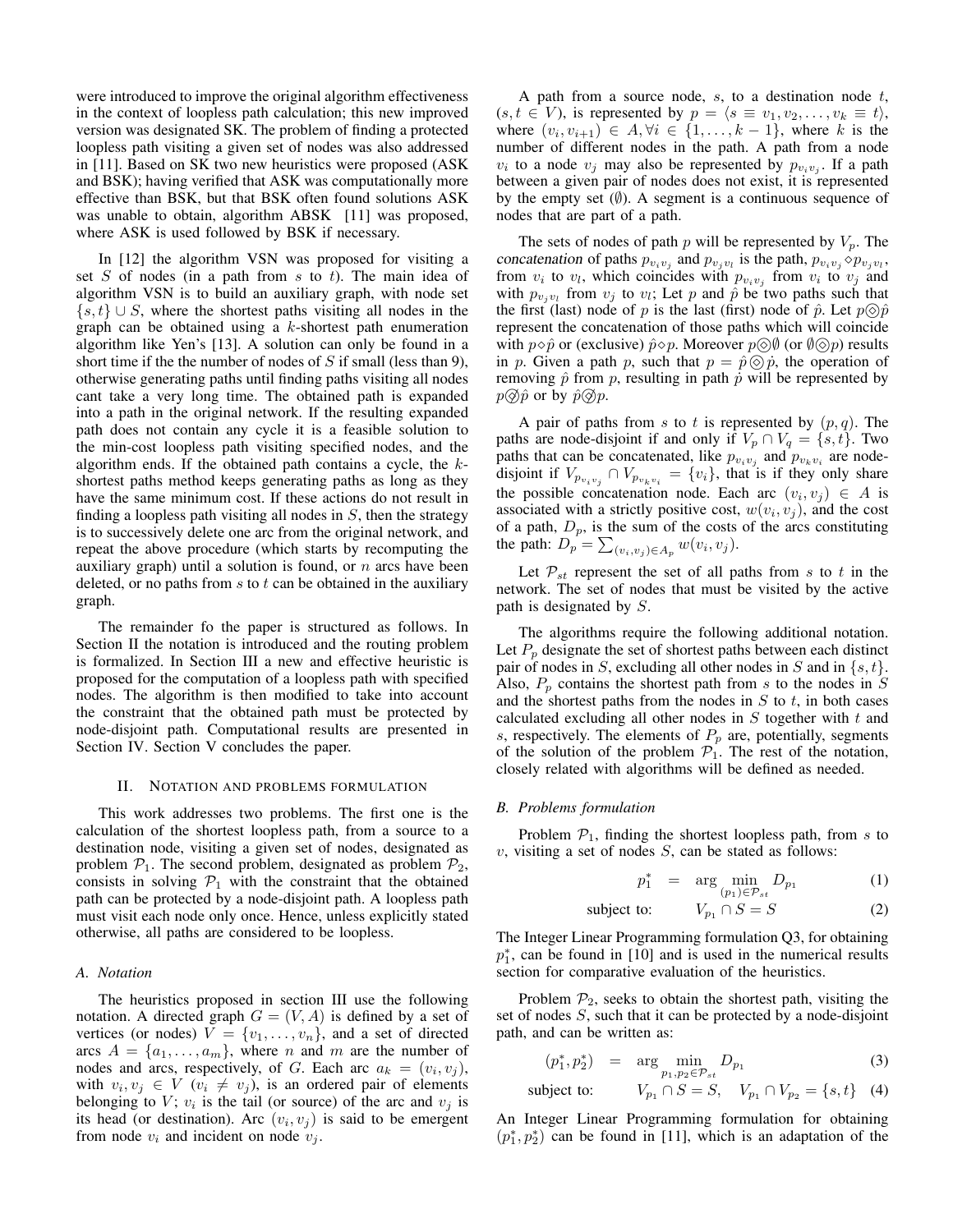formulation Q3 in [10] with the additional constraint that the obtained path can be protected by a node-disjoint path. The exact results obtained using the formulation in [11] will be used to evaluate the performance of the heuristics.

# III. HEURISTIC FOR THE COMPUTATION OF A PATH WITH SPECIFIED NODES, WITH OR WITHOUT PROTECTION

The main idea of the heuristic is to recursively construct the path  $p'$ , which starts with a segment which is the minimal cost path among the elements of  $P_p$  (set of paths between the nodes in  $S$  or between these nodes and  $s$  and  $t$ ). Then the heuristic builds the rest of the path by successive concatenation of shortest paths in  $P'_p$  (initially a copy of  $P_p$ ), such that, in each iteration, the new added segment is the one with the lowest cost among those that can be concatenated with the current segment of  $p'$ . This approach may fail because the path under construction can not lead to a valid solution. In this case the algorithm *backtracks*, removing the last added segment to the path under construction. This segment will be forbidden, from this point onwards, for the rest of construction of the path. As this strategy does not ensure a good solution, several elements in  $P_p$  are tried out (up to a chosen value *Upperbound*) to be the starting segment of  $p'$ , as can be seen in Algorithm 1. Notice that Algorithm 1 makes extensive use of a shortest path calculation denoted *shortestPath* and we utilize Dijkstra's algorithm for the calculation. In function *shortestPath* the first two arguments are the source node and target node, and the third argument is the set of nodes that induces the subgraph of G where the shortest path is calculated.

Algorithm 1 (PSN) first calculates  $P_p$ . Specifically, the first for loop in Algorithm 1 (lines 3-7) determines the shortest routes between nodes in  $S$ . The second outer for loop (lines 8-13) finds the shortest paths from  $s$  and  $t$  to the nodes in  $S$ . These paths are added to the set of shortest routes between nodes in S to form the set  $P_p$ . The following while loop in Algorithm 1 (lines 18-30) determines the set of all valid paths  $P_{st}$ , by selecting the starting segment of  $p'$ , and initializes the input parameters of the recursive function *Pcompute* defined by Algorithm 2. Note that the calculated path  $p'$ , obtained in line 26, is the concatenation of the initial chosen segment with the output of recursive function *Pcompute*. The algorithm ends (line 32) by selecting the lowest cost path in set  $P_{st}$ .

As already mentioned, Algorithm 2 (function *Pcompute*), builds the path from source node  $s$  to destination node  $t$ , by successive concatenation of segments, or ends with an incomplete path which can be the empty path. Let  $p'(r)$ , represent a segment of the final path obtained through the concatenation of r segments;  $V_S'$  is the set of mandatory nodes not in  $p'(r)$ , including s and t nodes; FP is the set containing sets  $FP(r)$  of segments that are forbidden in the solution of  $p'(r)$ ;  $P'_p$  is the set containing sets  $P'_p(r)$  of available segments not used in the concatenation of r segments of  $p'(r)$ .

The stopping conditions of Algorithm 2 are in lines 2-4: all the specified nodes are in the path or it is no longer possible to find a valid path. Then the algorithm enters in a cycle (lines 6-16) to determine the next segment to be concatenated with  $p'(r)$ . The selected segment in each iteration, the one of minimum cost among possible candidates (see line 15) is evaluated by functions *existsCycle* and *goodSeg*. These functions are described by Algorithms 3 and 4, respectively.

Algorithm 1: Heuristic for the computation of a Path with Specified Nodes (PSN) or a Protected Path with Specified Nodes (PPSN)

Data:  $G = (V, A), s, t, S \subset V$ . **Result:**  $p_{st}^*$ , lowest cost path in  $P_{st}$  visiting  $S$ . 1 begin  $2 \mid P_{st} \leftarrow \emptyset, P_s \leftarrow \emptyset, counter \leftarrow 0, p_{st}^* \leftarrow \emptyset$ 3 for  $v_i \in S$  do 4  $\mid$   $P_{v_i} \leftarrow \emptyset$ 5 **for**  $v_j \in S \wedge v_j \neq v_i$  do 6 | |  $p_{v_iv_j} \leftarrow$ shortestPath $(v_i, v_j, V \setminus S \setminus \{s, t\} \cup \{v_i, v_j\})$ 7  $\mid \quad \mid P_{v_i} \leftarrow P_{v_i} \cup \{p_{v_iv_j}\}$ 8 for  $v_i \in S$  do 9 if  $P_{v_i} = \emptyset$  then return 10  $\vert \quad \vert \quad p_{sv_i} \leftarrow \text{shortestPath}(s, v_i, V \setminus S \setminus \{t\} \cup \{v_i\})$ 11  $\vert \quad \vert \quad p_{v_i t} \leftarrow \text{shortestPath}(v_i, t, V \setminus S \setminus \{s\} \cup \{v_i\})$ 12  $\vert P_{v_i} \leftarrow P_{v_i} \cup \{p_{v_i t}\}$ 13  $\left[\begin{array}{c} P_s \leftarrow P_s \cup \{p_{sv_i}\}\end{array}\right]$ 14  $\parallel$  if  $P_s = \emptyset \vee \forall v_i \in S$   $\nexists p_{v_i t} \in P_{v_i}$  then  $15$  | return 16  $P_p \leftarrow \bigcup_{v_i \in S \cup \{s\}} P_{v_i}$ 17  $\mid P'_p(1) \leftarrow P_p$ 18 while  $P_p \neq \emptyset \vee counter <$  UpperBound do 19 |  $p_{v_iv_j} \leftarrow$  $\arg\min_{p_{v_iv_j}\in P_p}\sum_{(v_m,v_n)\in p_{v_iv_j}}w(v_m,v_n)$ 20  $\vert p'(1) \leftarrow p_{v_i v_j}$ 21  $\left| P_p \leftarrow P_p \setminus \{p_{v_iv_j}\}$  $\begin{array}{|c|c|c|c|}\hline & & & & \hline & & & \hline \end{array} \begin{array}{|c|c|c|c|}\hline & & & & \hline & & & \hline \end{array} \begin{array}{|c|c|c|c|c|}\hline \end{array} \begin{array}{|c|c|c|c|c|}\hline \end{array} \begin{array}{|c|c|c|c|c|}\hline \end{array} \begin{array}{|c|c|c|c|c|}\hline \end{array} \begin{array}{|c|c|c|c|c|}\hline \end{array} \begin{array}{|c|c|c|c|c|}\hline \end{array} \begin{array}{|$ 23  $\left| \begin{array}{c} | \end{array} \right. \left| \begin{array}{c} P_p^{\gamma}(1) \leftarrow P_p^{\gamma}(1) \setminus \{p_{v_iv_j}\} \end{array} \right.$ 24  $\vert \quad \vert \quad \overline{FP}(r) \leftarrow \emptyset, \quad r = 1, 2, \ldots, |S| - 1$ 25  $\left| P'_p(r) \leftarrow \emptyset, \quad r = 2, \ldots, |S| - 1$ 26  $\vert \quad \vert \quad p' \leftarrow p_{v_i v_j} \textcircled{P} \text{compute}(p'(1), s, t, V'_{S}, P'_p, FP)$ 27  $\left| P'_{p}(1) \leftarrow P'_{p}(1) \cup \{p_{v_i v_j}\}\$ 28 if p' is a valid path from s to t then 29  $\begin{array}{|c|c|c|}\n\hline\n&{}&\n\end{array} \begin{array}{|c|c|c|}\n\hline\nP_{st} \leftarrow P_{st} \cup \{p'\} \hline \end{array}$  $30$  counter  $\leftarrow$  counter  $+1$ 31 if  $P_{st} \neq \emptyset$  then 32  $\vert p_{st}^* \leftarrow \arg \min_{p_{st} \in P_{st}} \sum_{(v_m, v_n) \in p_{st}} w(v_m, v_n)$ <sup>33</sup> return

If the while cycle ends with an empty path, *i.e.* no segment was found to concatenate with  $p'(r)$ , Algorithm 2 *backtracks* – see lines 22-27 – removing the last added segment from the solution being built, not before adding the segment to the set  $FP(r-1)$  of forbidden segments for  $p'(r-1)$ . Otherwise the obtained segment is concatenated with  $p'(r)$ , creating  $p'(r+1)$ and the relevant sets are be updated.

In Algorithm 3 (function *existCycle*), given a candidate path segment,  $p_{v_i v_j}$ , to be concatenated with  $p'(r)$ , returns false if the resulting path does not contains a cycle; otherwise, if a new segment from  $v_i$  to  $v_j$ , node-disjoint with  $p'(r)$ , is successfully calculated then it replaces the previous segment in  $P_p'(r)$ ; if no such path could be obtained, the segment from  $v_i$  to  $v_j$  becomes a forbidden segment (is moved from  $P'_p(r)$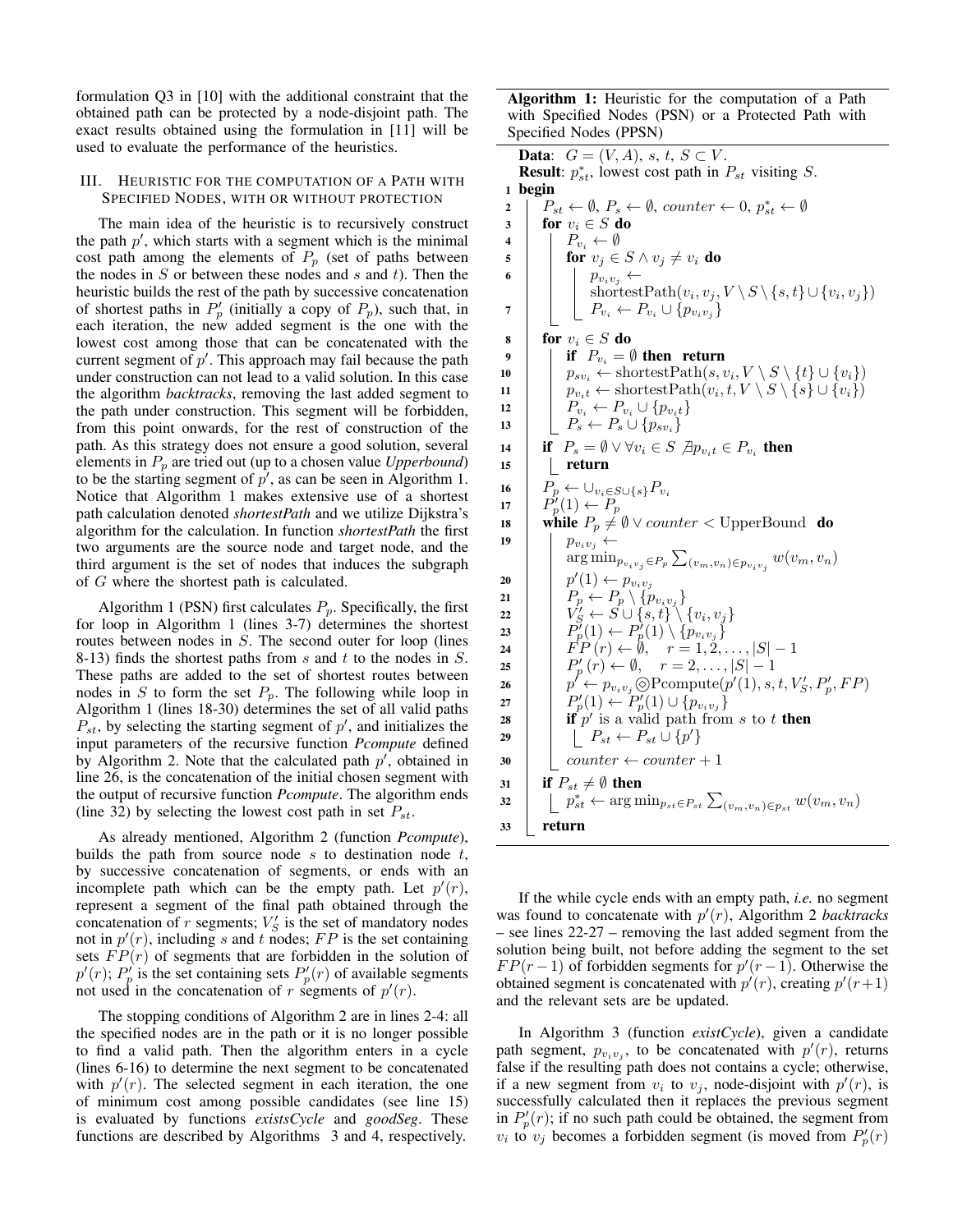Algorithm 2: Pcompute  $(p'(r), s, t, V'_S, P'_p(r), FP)$ 

- **Data:**  $G = (V, A)$ ; s and t;  $p'(r)$  which is the concatenation of r segments;  $V'_{S}$ ;  $FP$ , set of sets  $FP(r)$  of forbidden concatenation segments for  $p'(r)$ ;  $P'_p$ , set of sets  $P'_p(r)$  of candidate concatenation segments of  $p'(r)$ .
- **Result:** The concatenation of each segment of  $p'$  with a first selected segment till  $p'$  becomes: a path starting at node s, passing through all nodes in  $S$  without cycles, and ending at node  $t$  with a disjoint path for protection (if required); or an incomplete path which could not be ended.

# 1 begin

2 if  $V'_S = \emptyset$  then return  $\emptyset$ 3  $p_{v_l v_k} \leftarrow p'(r)$ 4 if  $\overrightarrow{A}$   $p_{v_i v_l} \vee p_{v_k v_j} \in P'_p(1) \setminus FP(1)$  then return  $\emptyset$  $\mathfrak{s}$  | cycles  $\leftarrow true$ 6 while cycles /\* search feasible segment \*/ 7 do 8 if  $v_l \neq s \wedge v_k \neq t$  then 9  $\parallel$   $P''_p \leftarrow \{p_{v_iv_j} \in P'_p(r) \setminus FP(r) :$ 10  $\bigg| \bigg| \bigg| \bigg| \bigg| \bigg| \bigg| \bigg( v_i = v_k \wedge v_j \in V_S' \bigg) \vee (v_l = v_j \wedge v_i \in V_S') \bigg\}$ 11 **if**  $v_l = s$  then 12  $\left| \quad \right| \left| P''_p \leftarrow \left\{ p_{v_kv_j} \in P'_p(r) \setminus FP(r) : v_j \in V'_S \right\}$ 13 if  $v_k = t$  then 14  $\left[\begin{array}{c} \end{array}\right]$   $\left[\begin{array}{c} P''_p \leftarrow \{p_{v_i v_l} \in P'_p(r) \setminus FP(r) : v_i \in V'_S\} \end{array}\right]$ 15  $p_{v_i v_j} \leftarrow \arg\min_{P''_p} \sum_{(v_m, v_n) \in p_{v_i v_j}} w(v_m, v_n)$ 16 **if**  $p_{v_i v_j} = \emptyset \vee$  $\left(\neg \text{existCycle}(p_{v_i v_j}, p'(r), s, t, V'_S, P'_p, FP)\wedge \right)$ 17 |  $\cos \theta \cdot \cos(p_{v_i v_j}, p'(r), s, t, V'_S, P'_p, FP)$  then 18  $\vert$   $\vert$  cycles  $\leftarrow$  false 19 **if**  $p_{v_i v_j} = \emptyset \wedge r = 1$  then return  $\emptyset$ 20 if  $p_{v_iv_j} = \emptyset$  /\* backtracking \*/  $21$  then 22  $\vert \quad \vert \quad p_{v_l v_k} \leftarrow p'(r) \setminus p'(r-1)$ 23  $\left| \quad \right| \quad FP(r-1) \leftarrow FP(r-1) \cup \{p_{v_l v_k}\}$ 24 | F $P(r) \leftarrow \emptyset$ 25 **if**  $v_i \in V_{p'(r-1)}$  then  $V'_S \leftarrow V'_S \cup \{v_k\}$ 26 **else**  $V_S' \leftarrow V_S' \cup \{v_l\}$  $27$  return  $p_{v_i v_j} \bigotimes \text{Pcompute}\left(p'(r-1), s, t, V'_S, P'_p, FP\right)$ <sup>28</sup> else 29 if  $v_i \in V_S'$  then  $V_S' \leftarrow V_S' \setminus \{v_i\}$ 30 **else**  $V'_S \leftarrow V'_S \setminus \{v_j\}$ 31  $\left| P'_p(r+1) \leftarrow P'_p(r) \setminus \{p_{v_iv_j}\}$ 32  $\vert p'(r+1) \leftarrow p_{v_iv_j} \otimes p'(r)$  /\* add segment \*/ <sup>33</sup> return  $p_{v_i v_j} \textcircled{sP}$ compute  $(p'(r+1), s, t, V'_S, P'_p, FP)$ 

# to  $FP(r)$ ).

Algorithm 4 (function *goodSeg*) evaluates if the concatenation of  $p_{v_i v_j}$  with  $p'(r)$ , will prevent a path from s to t to be obtained. If that is the case  $p_{v_i v_j}$  is moved from  $P'_p$  to  $FP(r)$ . Furthermore, if  $\mathcal{P}_2$  is the problem being solved, this function Algorithm 3: existCycle  $(p_{v_i v_j}, p'(r), s, t, V'_S, P'_p, FP)$ 

- **Data:**  $G = (V, A)$ ; *s* and *t*;  $p'(r)$ , path with *r* segments;  $V'_S$ ;  $P'_p$ , set of sets  $P'_p(r)$ ; FP, set of sets  $FP(r)$ ;  $p_{v_i v_j}$ , candidate segment under evaluation.
- **Result**: False, if the new segment  $p_{v_i v_j}$  is node-disjoint with  $p'(r)$ , otherwise is true. In the later case, if a new segment from  $v_i$  to  $v_j$  can be computed then  $P'_p(r)$  is updated, otherwise  $p_{v_i v_j}$  becomes forbidden (both  $P'_p(r)$  and  $FP(r)$  are updated). **hagin**

$$
1 \text{ begin}
$$

2 | if  $\exists v_k \neq v_i, v_j : v_k \in p_{v_i v_j} \land v_k \in p'(r)$  then 3  $\mid \cdot \mid p'_{v_iv_j} \leftarrow$  $\text{shortestPath}(v_i, v_j, V \setminus V'_S \setminus V_{p_{vivj}} \cup \{v_i, v_j\})$ 4  $\begin{array}{|c|c|c|c|c|}\n & \text{SIndicest anti}(v_i, v_j, v \setminus v_S) \ \hline\n & P'_p(r) \setminus \{p_{v_iv_j}\}\n\end{array}$ 5 if  $p'_{v_i v_i} = \emptyset$  then  $FP(r) \leftarrow FP(r) \cup \{p_{v_i v_j}\}$ 6 **else**  $P'_p(r) \leftarrow P'_p(r) \cup \{p'_{v_iv_j}\}$  $7$  **return** true  $\left(\star\right)$  there was a cycle  $\star$ / 8 | else return false  $/*$  no cycle  $*/$ 9

Algorithm 4:  $\text{goodSeg}\left(p_{v_i v_j}, p'(r), s, t, V'_S, P'_p, FP\right)$ 

**Data:**  $G = (V, A)$ ; *s* and *t*;  $p'(r)$ , path with *r* segments;  $V'_{S}$ , set of mandatory nodes to be included;  $P_p^{\prime}$ , set of sets  $P_p^{\prime}(r)$ ; FP, set of sets  $FP(r)$ ;  $p_{v_i v_j}$ , to be evaluated **Result**: True, if the new segment  $p_{v_i v_j}$  concatenated with  $p'(r)$  may possibly lead to a solution, otherwise is false and  $P'_p(r)$ ,  $FP(r)$  are updated. 1 begin 2  $p_{v_i v_k} \leftarrow p_{v_i v_j} \textcircled{\scriptsize{\circ}} p'(r)$ 3 **if**  $(v_l = s \land v_k = t \land |V'_S| - 1 \neq 0)$ 4  $\vee$   $\vee$   $(v_l \neq s \wedge$  $\mathsf{s}$  shortestPath $(s, v_l, V \setminus V'_S \setminus V_{p_{v_l v_k}} \cup \{v_l, s\}) = \emptyset$ ) 6  $\bigvee (v_k \neq t \wedge$  $\eta = \text{shortestPath}(v_k, t, V \setminus V'_S \setminus V_{p_{v_l v_k}} \cup \{v_k, t\}) = \emptyset.$ 8  $\vee$  (path requires protection∧ 9 ShortestPath $(s, t, V \setminus V'_S \setminus V_{p_{v_l v_k}} \cup \{s, t\}) = ∅$  $10$  then 11  $\vert P'_p(r) \leftarrow P'_p(r) \setminus \{p_{v_iv_j}\}$ 12  $\left| \quad \right| \quad \left| \quad \right| P(r) \leftarrow \left| P(r) \cup \{p_{v_i v_j}\}\right|$ 13 **return** false  $/*$  not good  $*/$ <sup>14</sup> else

also evaluates if the segment resulting from the concatenation of  $p_{v_i v_j}$  and  $p'(r)$ , allows to obtain a path from s to t which is node-disjoint with the path being built. The inclusion of this additional test converts algorithm PSN into the algorithm that calculates Protected Path with Specified Nodes (PPSN). In this case, at the end of the algorithm the backup path can be calculated as the shortest path node-disjoint with the path constructed by PPSN.

15 **return** true  $/*$  possibly good  $*/$ 

In Figure 1 an illustrative example of the algorithm is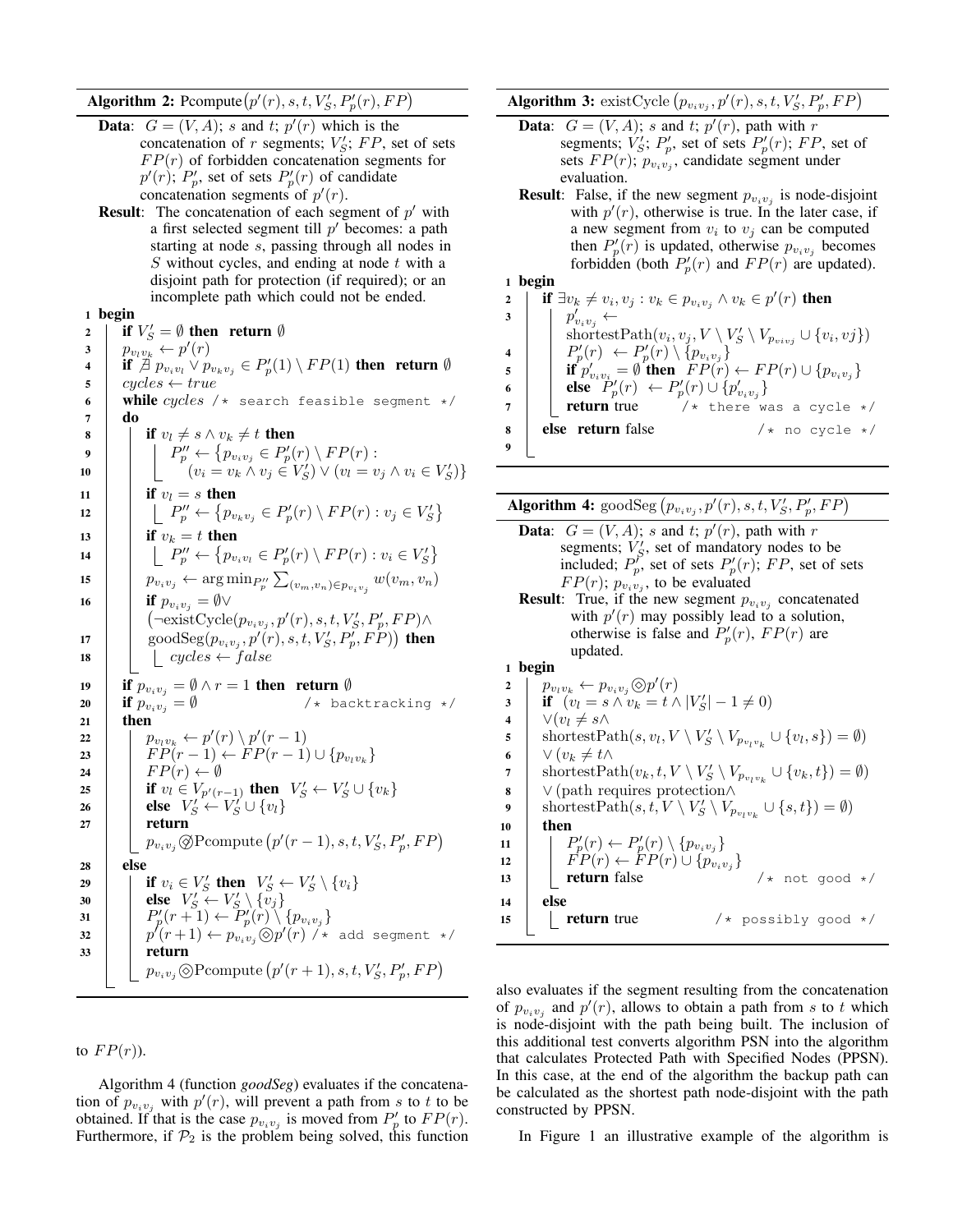

Fig. 1: Illustrative path construction example

presented, with  $s = 0$ ,  $t = 5$  and  $S = \{1, 4\}$ . On the left and right side of each figure is the the original graph and the subgraph, respectively. The arcs selected to be in the path are chosen in the subgraph and marked by a full line in both graphs. In Fig. 1a each arc of the subgraph corresponds to the paths in  $P_p$  (see line 16 of Algorithm 1). Then, according to line 19 of Algorithm 1), the first selected arc in the subgraph is the one of minimum cost, arc  $(4, 5)$  – see Fig. 1b. Then function *Pcompute* is called to build the remaining path. This function seeks for the next minimum cost arc that can be concatenated (at left or right) with the existing sub-path. The first candidate arc would result in a path with a cycle – see Fig. 1c. Function *existCycle* (Algorithm 3) tries to find and alternative path from node 1 to node 4, avoiding nodes 0, 2, 3, 5, but no such path exists; arc  $(1, 4)$  is marked as leading to no solution and *Pcompute* returns an empty path, because the remaining arc entering node 4, arc  $(0, 4)$ , prevents node 1 from being in the solution (as can be seen in line 3 of function *goodSeg*). The second iteration of the while cycle (see lines 18-30 of Algorithm 1) starts, using the second shortest arc in the subgraph, arc  $(1, 4)$  – see Fig. 1d. Next *Pcompute* selects arc  $(4, 5)$ , the next minimum cost arc that can be concatenated (at left or right) with the existing sub-path; this results in path with a cycle – see Fig. 1e. Function *existCycle* (Algorithm 3) recalculates the path from node 4 to 5 avoiding nodes 0, 1, 3, and obtains the path  $\langle 4, 2, 5 \rangle$  with cost 8, which is still minimum – see Fig. 1f. Then *Pcompute* is called once again to finish the path, obtaining the solution shown in Fig.1g, which in this case is the optimal solution,  $\langle 0, 1, 3, 4, 2, 5 \rangle$  of cost 22.

### IV. RESULTS

Networks newyork, norway, india35, pioro40 and germany50, from the SNDlib [14] repository, were used to evaluate the heuristics; the cost of each edge was the first module cost as given in SNDlib. A second set of networks was generated with the Doar-Leslie model [15] using Georgia Tech Internetwork Topology Models software (GT-ITM) [16] (http://www.cc.gatech.edu/fac/Ellen.Zegura/graphs.html). Five networks with 500 nodes, arc cost between 1 and 100 and with an average degree of around 7 (sum of the in and out degree) were generated. If the generated networks contained spurs, they were removed before solving problems  $\mathcal{P}_1$  and  $\mathcal{P}_2$  (this resulted in removing between 4 and 8 nodes), thus ensuring the networks studied were biconnected.

The number of specified nodes was considered to be equal to 2, 4, 10 and 20, corresponding to a small, medium and large size of S. The elements in each set S where randomly generated, considering 20 different seeds. For each set S of given nodes, 100 node pairs were randomly generated for each network. However, for newyork and norway, only  $|S| = 2, 4$  was considered, due the smaller number of nodes in these networks; also for india35, pioro40 and germany50 the maximum value of  $|S|$  was 10 and only for the 500 nodes networks was the value  $|S| = 20$  considered. Note that since the nodes in S are randomly generated, if  $|S| + |\{s, t\}|$  is a significant percentage of the total number of nodes, many of the problems will have no solution. Although in optical networks the size of S will in general be small in other contexts (for example wireless sensor networks) the number of given nodes may be larger.

Twenty samples were obtained for each network, and 95% confidence intervals around the estimated mean were calculated, appearing in the graphs as error bars. First, the new proposed heuristic (algorithm PSN) and algorithm SK [11] are compared, regarding their efficiency solving problem  $P_1$ . Then results are presented regarding algorithm PPSN and ABSK [11]; this last algorithm was selected, because in [11] it was considered the best compromise heuristic for solving Problem  $P_2$ .

In PSN and PPSN, the recursive function *PCompute* was implemented in iterative form, and the backtracking was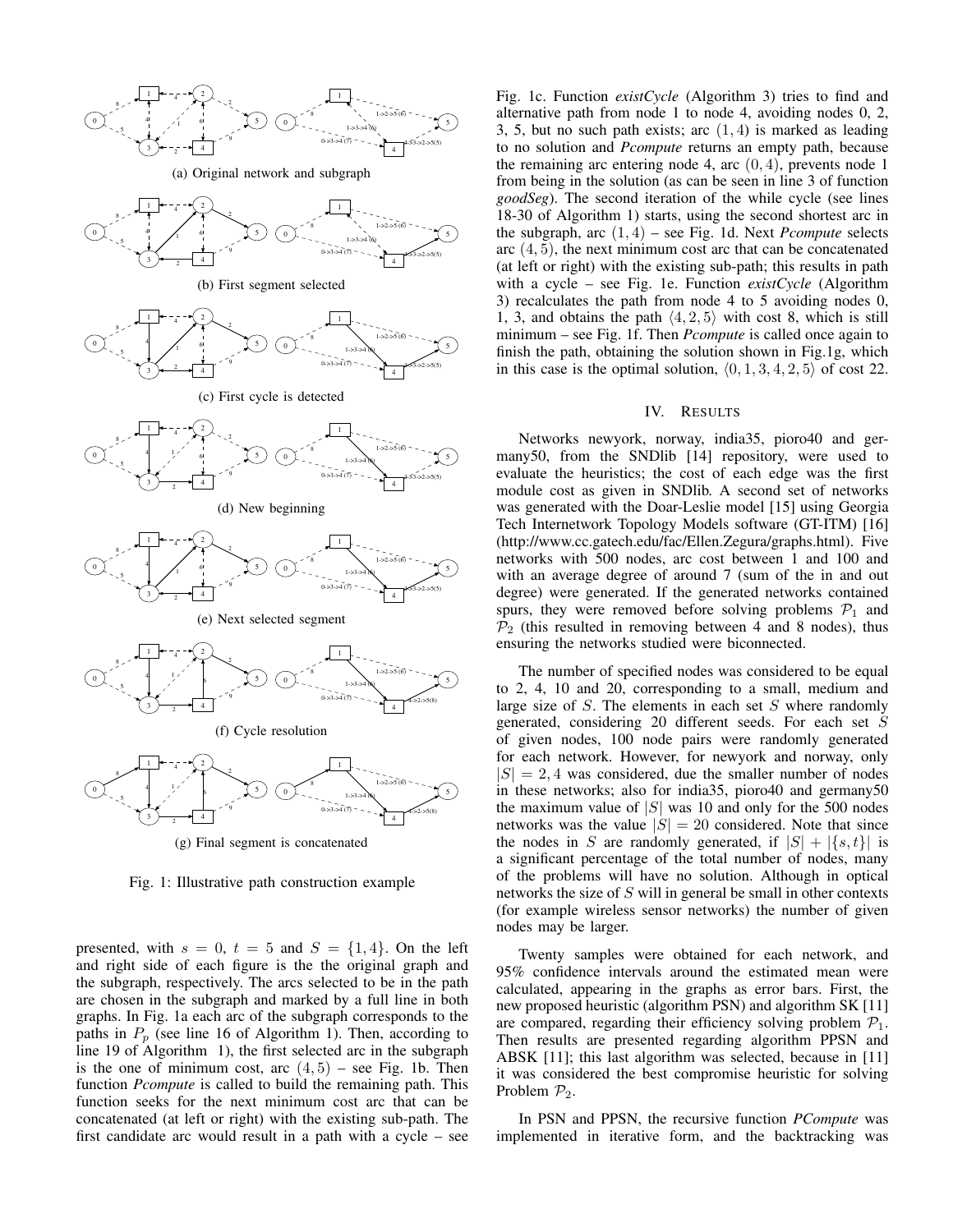limited, depending on  $|S|$  and network size, seeking to attain compromise between the resolution ratio and accuracy of the solutions.

Results are presented regarding the percentage of problems solved (optimally or sub-optimally) with respect to the (optimal or sub-optimal) solutions obtained by the CPLEX solver. In order to evaluate the quality of the solutions (of the heuristics), the relative error of the cost of the (active) path obtained by the heuristics, for which CPLEX also found an optimal solution, was calculated.

The computational platform was a Desktop with 16 GB of RAM and an Intel(R) Core(TM) i7-3770 CPU @ 3.40GHz processor, with Kubuntu 14.04 and the CPLEX solver, version 12.6 [17]. In a some problem instances, CPLEX could take a very long time. For example, in network india35, for a node pair (with  $|S| = 2$ ), after 8 hours in a Laptop (i7-3520M, 2.9 GH) no solution was found for problem  $P_1$ . Hence, it was decided, in order obtain solutions in a reasonable time, to establish a limit of 5 minutes per node pair for the CPLEX solver.

For some networks and a given  $|S|$  no results are shown for algorithms SK and ABSK because, in at least one of the 20 instances of specified nodes, the corresponding algorithm was unable to find a solution (for any of the 100 node pairs).

## *A. Results regarding solving Problem* P<sup>1</sup>

The results obtained solving Problem  $P_1$  are shown in Figs. 2 for the networks from SNDlib [14].

The number of feasible solutions found by solving problem  $P_1$  for the five SNDlib networks is very close to 100% for PSN – see Fig. 2a. In contrast, Algorithm SK has a poor performance, namely for  $|S| = 10$ . SK is a very greedy algorithm: it only considers shortest paths as possible building segments of the final path, therefore reducing the possibilities of finding a solution.

Regarding the accuracy of the obtained solutions, the relative error (with respect to the solution found by the ILP solver) is shown in Fig. 2b, where PSN and SK have less than 5% relative error for  $|S| = 2, 4$ ; for  $S = 10$  the error grows for both heuristics: it is always below 10% for PSN but it it reaches 20% for SK in pioro40 network.

The CPU time of both heuristics is similar (with some advantage for SK) and is always, at least, one order of magnitude smaller than the CPU time required by CPLEX – see Fig. 2c.

In Fig. 3 results obtained using the 500 node networks, labeled 500<sub>1</sub> with  $i = 0, 1, 2, 3, 4$ , can be found for PSN and SK. Note that when  $|S| = 10$  and  $|S| = 20$ , for one network  $(500_4)$  and two networks  $(500_0$  and  $500_4)$ , respectively, no results are shown for algorithm SK.

Regarding the feasible solution ratio of PSN it is very close to 100% (in fact it is 100% in most tested cases). The solution ratio for SK is now between 40% and 80% in average, and its performance degrades for  $|S| = 10, 20$ .

The relative error of the solutions found is (in general) below 5% for  $|S| = 2, 4$  but when  $|S| = 10, 20$  both heuristics



(c) CPU time per node pair

Fig. 2: Loopless path with specified nodes, results for five SNDlib [14] networks

have an increase in the relative error, but it is much more pronounced for SK. Regarding the CPU time both heuristics perform quite well with respect to the CPLEX solver, being at least an order of magnitude faster. For  $|S| = 20$  they both require less than a second of CPU time in average, while CPLEX may require tens of seconds. Note that, in a few instances, CPLEX ended due to the imposed CPU time limit of 5 minutes, while both SK and PSN were able to find a solution.

In conclusion, PSN has a larger feasible solution ratio, smaller relative error (for  $|S| = 10, 20$ ) than SK, and it requires a CPU time similar to SK, therefore one can conclude that it outperforms SK.

# *B. Results regarding solving Problem* P<sup>2</sup>

The results obtained solving Problem  $\mathcal{P}_2$  for the networks from SNDlib [14] with the proposed heuristics PPSN and ABSK are shown in Figs. 4. ABSK has a much better relative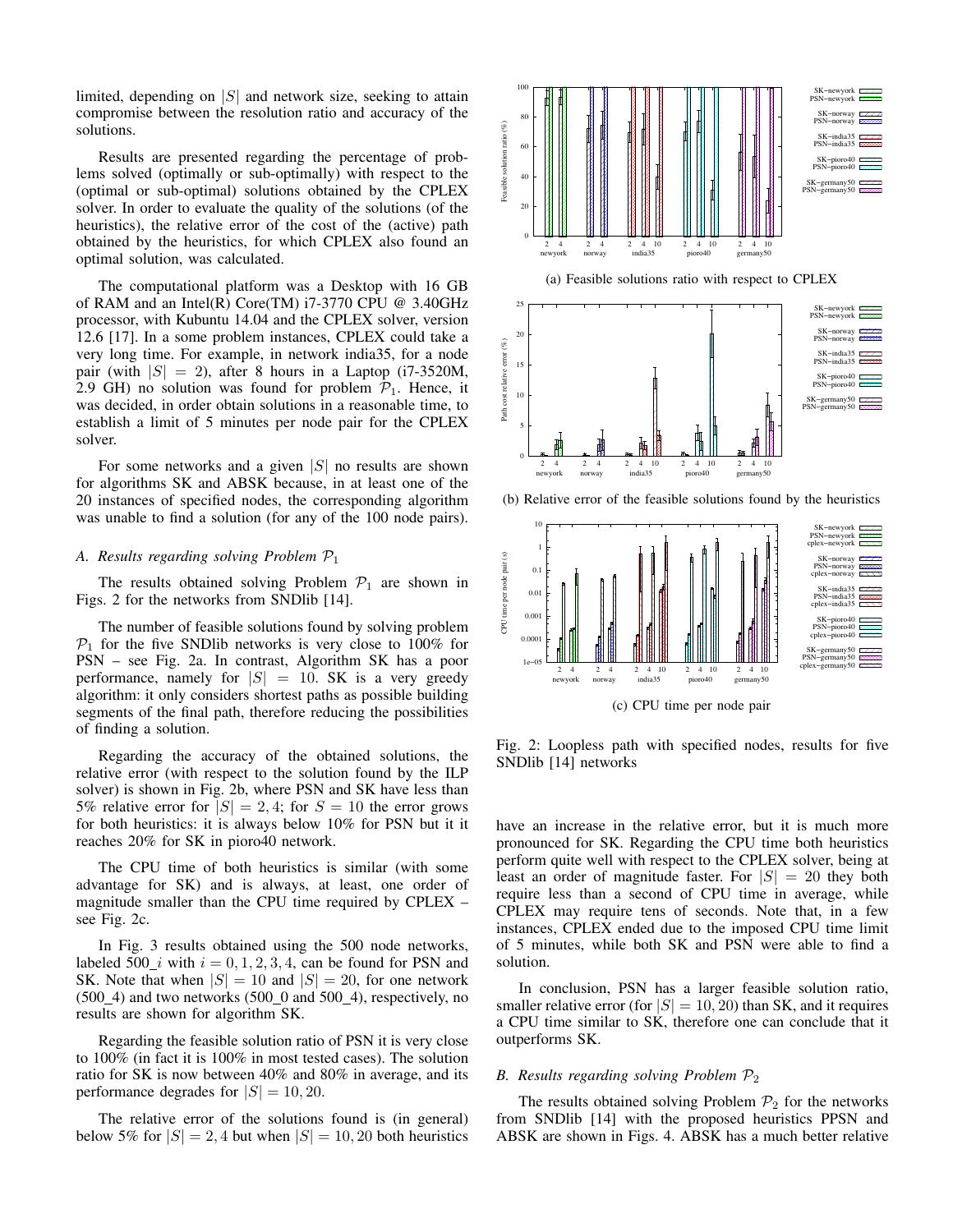



Fig. 3: Loopless path with specified nodes, results for five 500 nodes networks

performance than SK because ABSK is a combination of two algorithms and, when no solution is found, the initial and last segments of the final candidate active paths are recalculated – no equivalent efforts are done in SK.

In Fig. 4a, for  $|S| = 2, 4$  the two heuristics presents (in most cases) similar results regarding the feasible solution ratio. However, for  $|S| = 10$  the advantage of PPSN over ABSK becomes clear. In Fig. 4b, it can be observed that the error of the calculated solutions is below 10% on average, when  $|S| = 2, 4$ , but when  $|S| = 10$ , the error of PPSN remains below 10%, while for pioro40 the error of ABSK gets to 20%. In Fig. 4c, presenting the CPU time, the observed values (for the heuristics) are only slightly larger than in Fig. 2c, with the exception of germany50 when  $|S| = 10$ , due to the relatively larger number of unsolved problems in this network (the most



sparse network in the considered set).

five SNDlib [14] networks

2 4 2 4 2 4 10 2 4 10 2 4 10

(c) CPU time per node pair

Fig. 4: Protected loopless path with specified nodes, results for

newyork norway india35 pioro40

ABSK−pioro40 PPSN−pioro40 cplex−pioro40 ABSK−germany50 PPSN−germany50 cplex−g

1e−05 0.000 0.001

The results for the 500 node networks created using the GT-ITM software are given in Fig. 5. For the 500 node networks, the feasible solution ratio is very close to 100% for PPSN and in general above 80% for ABSK – see Fig. 5a. Note that ABSK (like SK) can't find a solution for all cases (e.g.,  $|S|$  =  $10, |S| = 20$  for network  $500\_4$ ). The relative error of the feasible solutions increases with the number of specified nodes to visit, as can be seen in Figure 5b, being more marked in the case of ABSK. The CPU time per node pair required by CPLEX in the 500 node networks , is on average around 10 seconds for  $|S| = 20$  – see Fig. 5c. Note that SK, for  $|S| = 20$ requires more CPU time than CPLEX. For  $|S| = 2, 4$  both heuristics have small CPU times, with a clear advantage to PPSN. For  $|S| = 10, 20$  the CPU time of PPSN is below 0.1 and 1 second, respectively, while the CPU time of ABSK is significantly larger.

In summary, the performance of PPSN is superior to the